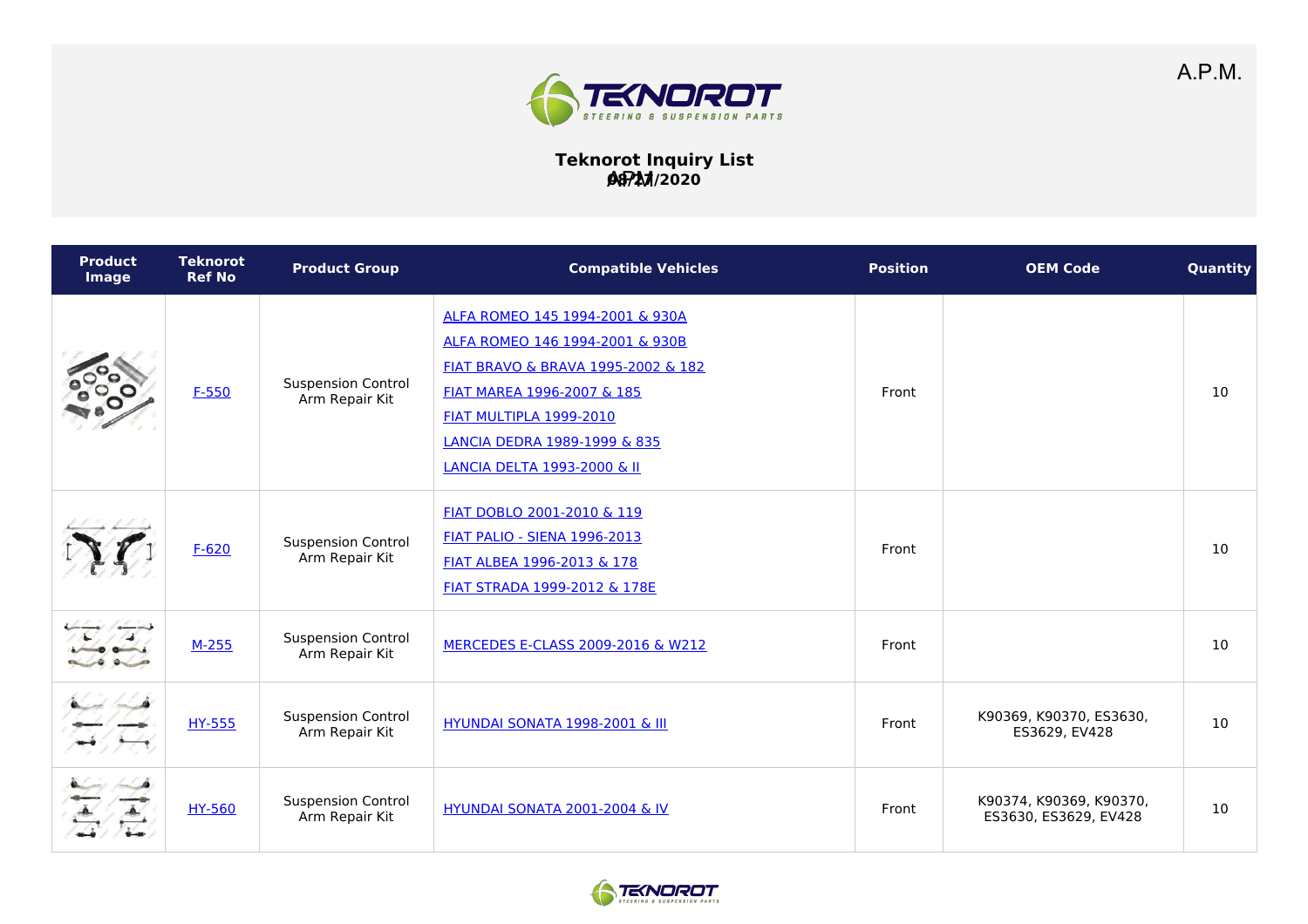| <b>Product</b><br>Image | <b>Teknorot</b><br><b>Ref No</b> | <b>Product Group</b>                        | <b>Compatible Vehicles</b>                                                                                                                                              | <b>Position</b> | <b>OEM Code</b>                                    | Quantity |
|-------------------------|----------------------------------|---------------------------------------------|-------------------------------------------------------------------------------------------------------------------------------------------------------------------------|-----------------|----------------------------------------------------|----------|
|                         | <b>KS 90</b>                     | <b>Suspension Control</b><br>Arm Repair Kit | MERCEDES C-CLASS 2007-2013 & W204                                                                                                                                       | Front           | 3300018                                            | 10       |
|                         | $N-444$                          | <b>Suspension Control</b><br>Arm Repair Kit | NISSAN QUEST 2004-2009 & 3th Gen, V42                                                                                                                                   | Front           | K80257, K80256, K80255,<br>ES800404, EV800227      | 10       |
|                         | FO-456                           | <b>Suspension Control</b><br>Arm Repair Kit | FORD FOCUS 1998-2004 & I europe made                                                                                                                                    | Front           |                                                    | 10       |
|                         | HY-230                           | <b>Suspension Control</b><br>Arm Repair Kit | <b>HYUNDAI ACCENT 2000-2005 &amp; II</b>                                                                                                                                | Front           | K620109, K620106, K80617,<br>K80616, ES3377, EV436 | 10       |
|                         | $R - 500$                        | <b>Suspension Control</b><br>Arm Repair Kit | <b>RENAULT MEGANE 2003-2009 &amp; II</b><br><b>RENAULT SCENIC 2003-2009 &amp; II</b>                                                                                    | Front           |                                                    | 10       |
|                         | $P-500$                          | <b>Suspension Control</b><br>Arm Repair Kit | PEUGEOT 206 1998-2008                                                                                                                                                   | Front           |                                                    | 10       |
|                         | $O-150$                          | <b>Suspension Control</b><br>Arm Repair Kit | CHEVROLET CHEVY PICKUP 2001-2005<br>CHEVROLET MONTANA 2003-2010 & (Tornado)<br><b>OPEL CORSA 2003-2010 &amp; (Utility)</b><br><b>OPEL CORSA-COMBO 2000-2006 &amp; C</b> | Front           |                                                    | 10       |

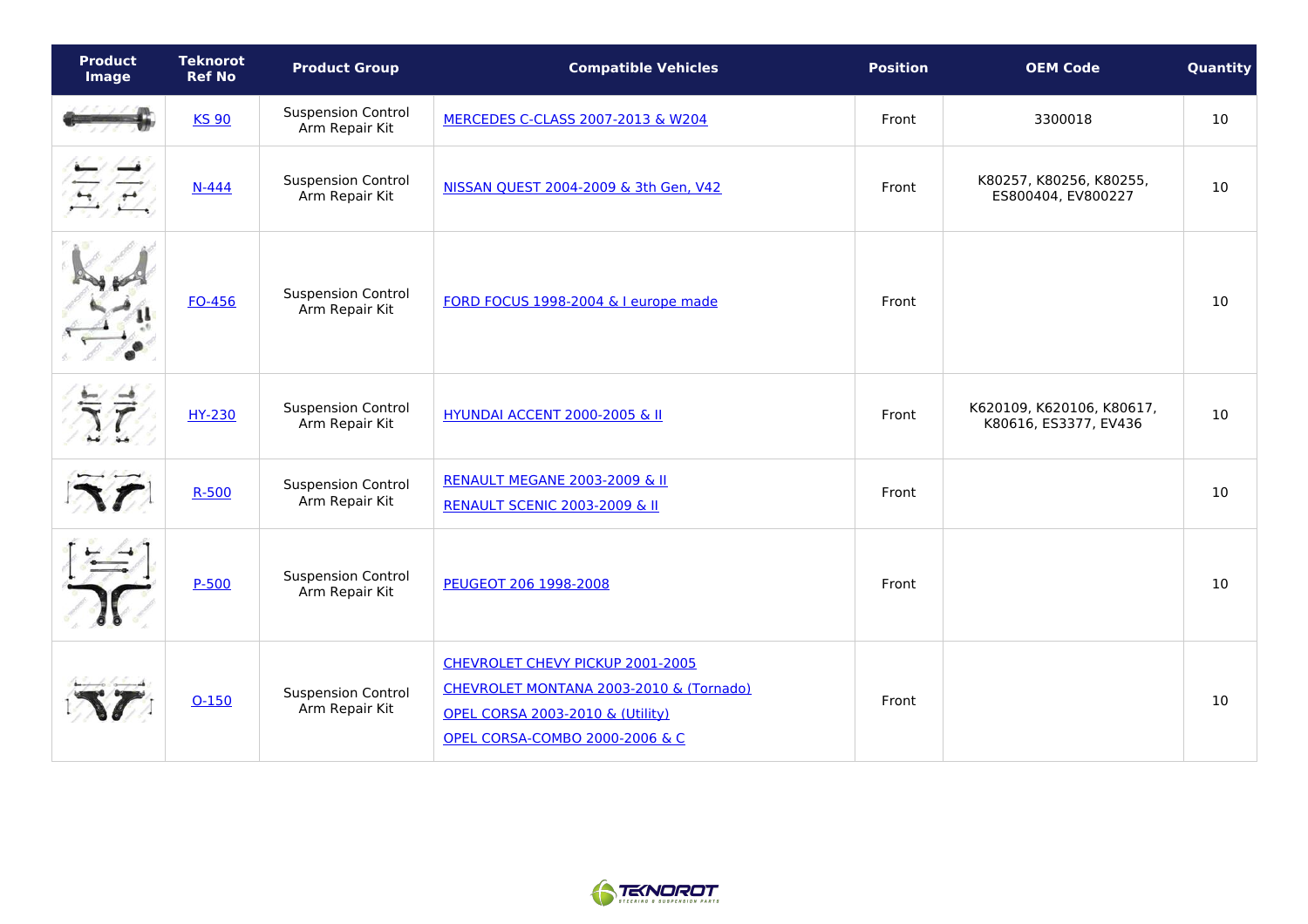| <b>Product</b><br>Image | <b>Teknorot</b><br><b>Ref No</b> | <b>Product Group</b>                        | <b>Compatible Vehicles</b>                                                                                                                                                                                                                 | <b>Position</b> | <b>OEM Code</b> | Quantity |
|-------------------------|----------------------------------|---------------------------------------------|--------------------------------------------------------------------------------------------------------------------------------------------------------------------------------------------------------------------------------------------|-----------------|-----------------|----------|
|                         | $O-400$                          | <b>Suspension Control</b><br>Arm Repair Kit | FIAT CROMA 2005-2011 & (194)1.9DMULTIJET<br>OPEL VECTRA 2002-2008 & (C)<br>SAAB 9 3 2002-2009 & 2nd Gen<br><b>OPEL SIGNUM 2003-2008</b>                                                                                                    | Front           |                 | 10       |
|                         | $M-777$                          | <b>Suspension Control</b><br>Arm Repair Kit | MERCEDES CLK-CLASS 2002-2009 & A209,C209<br>MERCEDES C-CLASS 2000-2007 & W203<br>MERCEDES SLK-CLASS 2004-2011 & R171                                                                                                                       | Front           |                 | 10       |
|                         | M-830                            | <b>Suspension Control</b><br>Arm Repair Kit | MERCEDES CLS-CLASS 2004-2010 & C219 4x2<br>MERCEDES E-CLASS 2003-2009 & W211                                                                                                                                                               | Front           |                 | 10       |
|                         | <b>M-443K</b>                    | <b>Suspension Control</b><br>Arm Repair Kit | MERCEDES 190 1982-1993 & W201<br>MERCEDES C-CLASS 1993-2000 & W202<br>MERCEDES CLK-CLASS 2002-2009 & A209,C209<br>MERCEDES C-CLASS 2000-2007 & W203<br><b>MERCEDES E-CLASS 1985-1996 &amp; W124</b><br>MERCEDES SLK-CLASS 1997-2004 & R170 | Rear            | 2013505606*     | 10       |
|                         | M-874                            | <b>Suspension Control</b><br>Arm Repair Kit | MERCEDES E-CLASS 2003-2009 & W211<br>MERCEDES SL-CLASS 2001-2012 & R230<br>MERCEDES CLS-CLASS 2004-2010 & C219 4x2                                                                                                                         | Front           |                 | 10       |
|                         | $M-711$                          | <b>Suspension Control</b><br>Arm Repair Kit | MERCEDES SPRINTER 1995-2006 & W901, W902, W903<br>VOLKSWAGEN LT 1996-2006 & 28-35-46, Typ 2D                                                                                                                                               | Front           |                 | 10       |

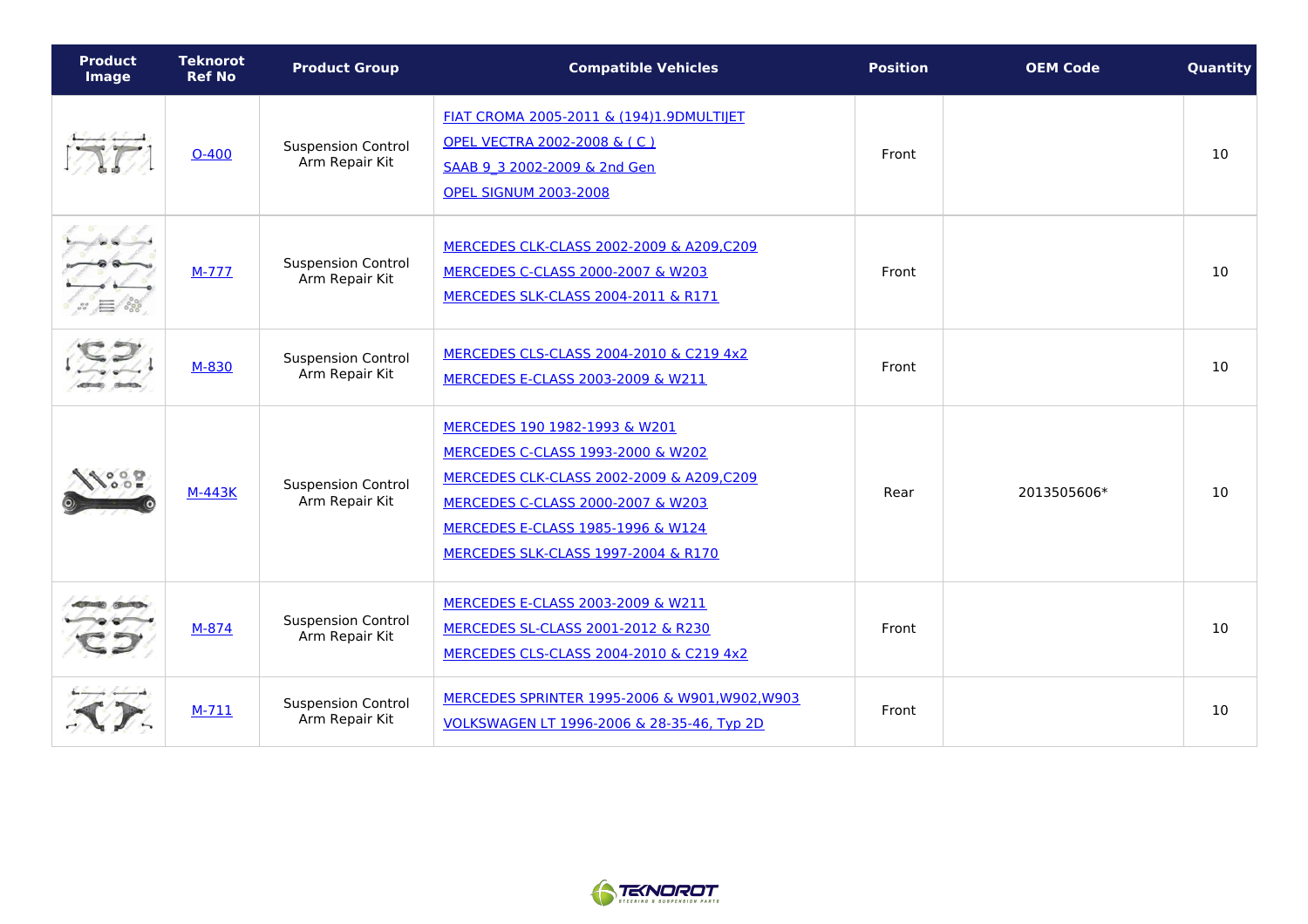| <b>Product</b><br><b>Image</b> | <b>Teknorot</b><br><b>Ref No</b> | <b>Product Group</b>                        | <b>Compatible Vehicles</b>                                                                                                                                                                                                                                                                                                                                                                                        | <b>Position</b> | <b>OEM Code</b> | Quantity |
|--------------------------------|----------------------------------|---------------------------------------------|-------------------------------------------------------------------------------------------------------------------------------------------------------------------------------------------------------------------------------------------------------------------------------------------------------------------------------------------------------------------------------------------------------------------|-----------------|-----------------|----------|
| 11.50                          | M-445                            | <b>Suspension Control</b><br>Arm Repair Kit | MERCEDES 190 1982-1993 & W201<br>MERCEDES C-CLASS 1993-2000 & W202<br>MERCEDES C-CLASS 2000-2007 & W203<br>MERCEDES E-CLASS 1985-1996 & W124<br>MERCEDES E-CLASS 1995-2003 & W210<br>MERCEDES SLK-CLASS 1997-2004 & R170                                                                                                                                                                                          | Rear            |                 | 10       |
|                                | $M-712$                          | <b>Suspension Control</b><br>Arm Repair Kit | MERCEDES SPRINTER 1995-2006 & W901, W902, W903<br>VOLKSWAGEN LT 1996-2006 & 28-35-46, Typ 2D                                                                                                                                                                                                                                                                                                                      | Front           |                 | 10       |
|                                | M-800                            | <b>Suspension Control</b><br>Arm Repair Kit | MERCEDES CLS-CLASS 2004-2010 & C219 4x2<br>MERCEDES E-CLASS 2003-2009 & W211<br>MERCEDES SL-CLASS 2001-2012 & R230                                                                                                                                                                                                                                                                                                | Rear            |                 | 10       |
|                                | <b>M-440K</b>                    | <b>Suspension Control</b><br>Arm Repair Kit | MERCEDES 190 1982-1993 & W201<br>MERCEDES C-CLASS 1993-2000 & W202<br><b>MERCEDES E-CLASS 1985-1996 &amp; W124</b><br>MERCEDES E-CLASS 1995-2003 & W210<br><b>MERCEDES SLK-CLASS 1997-2004 &amp; R170</b><br>MERCEDES SL-CLASS 1989-2001 & R129<br>MERCEDES CLK-CLASS 2002-2009 & A209,C209<br>MERCEDES C-CLASS 2000-2007 & W203<br>MERCEDES CLK-CLASS 2002-2009 & A209,C209<br>MERCEDES C-CLASS 2000-2007 & W203 | Rear            | 2103500653*     | 10       |
|                                | M-734                            | <b>Suspension Control</b><br>Arm Repair Kit | <b>MERCEDES SPRINTER 2006-2019 &amp; W906</b><br><b>VOLKSWAGEN CRAFTER 2006-2017</b>                                                                                                                                                                                                                                                                                                                              | Front           |                 | 10       |

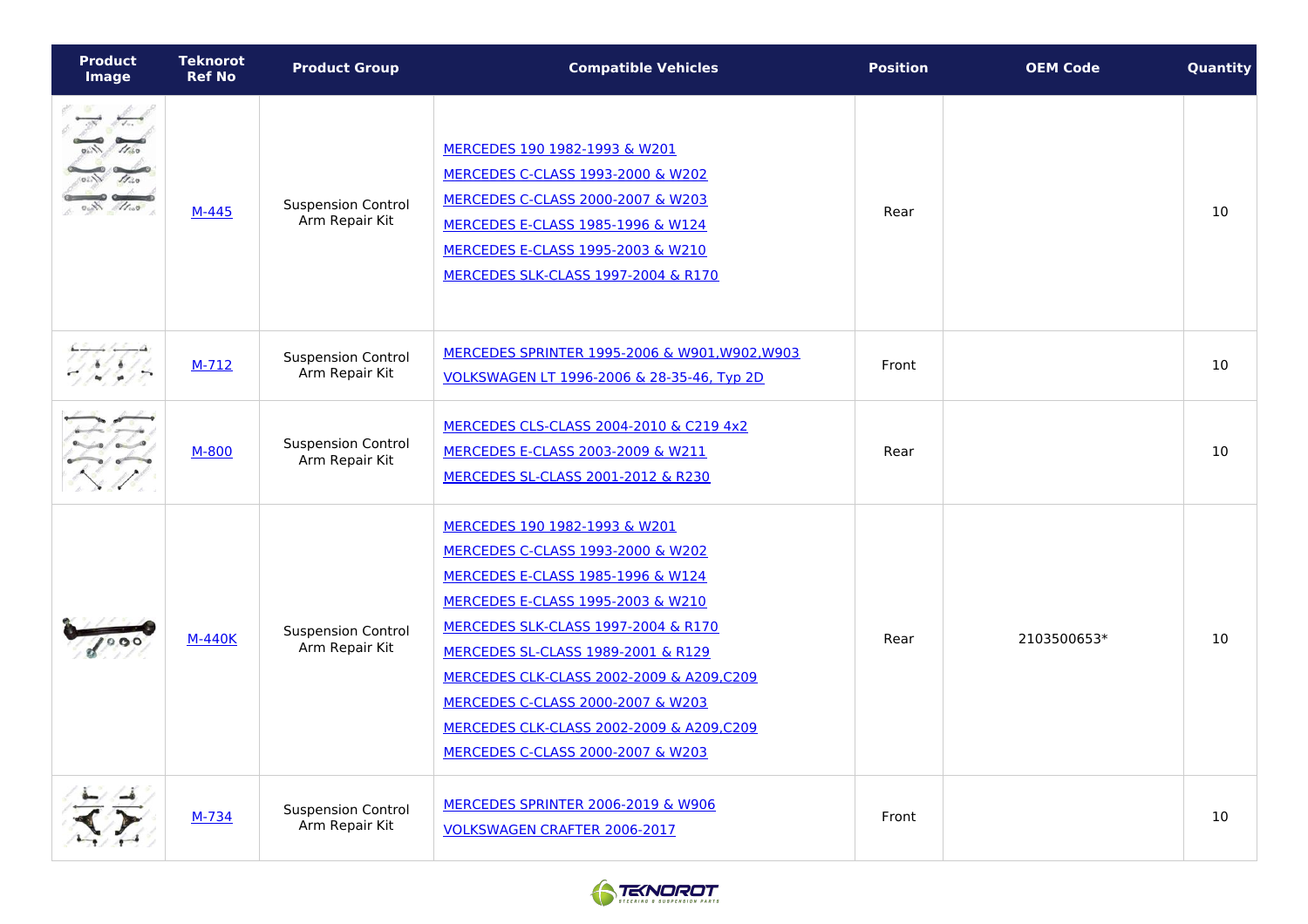| <b>Product</b><br>Image                                        | <b>Teknorot</b><br><b>Ref No</b> | <b>Product Group</b>                        | <b>Compatible Vehicles</b>                                                                                                               | <b>Position</b> | <b>OEM Code</b>                                           | Quantity |
|----------------------------------------------------------------|----------------------------------|---------------------------------------------|------------------------------------------------------------------------------------------------------------------------------------------|-----------------|-----------------------------------------------------------|----------|
|                                                                | $M-500$                          | <b>Suspension Control</b><br>Arm Repair Kit | MERCEDES A-CLASS 1997-2004 & W168                                                                                                        | Front           |                                                           | 10       |
|                                                                | $N-400$                          | <b>Suspension Control</b><br>Arm Repair Kit | NISSAN MURANO 2003-2007 & Z50 (Year Only: 2005-2007)                                                                                     | Front           | K80256, K80255, K80465,<br>K80466, EV80625, ES80624       | 10       |
| $0 = 0$                                                        | M-999                            | <b>Suspension Control</b><br>Arm Repair Kit | MERCEDES C-CLASS 1993-2000 & W202                                                                                                        | Front           |                                                           | 10       |
| $\rightarrow$ $\rightarrow$ $\rightarrow$<br>$\leftrightarrow$ | $M-535$                          | <b>Suspension Control</b><br>Arm Repair Kit | MERCEDES S-CLASS 1999-2005 & W220                                                                                                        | Rear            |                                                           | 10       |
|                                                                | $T-130$                          | <b>Suspension Control</b><br>Arm Repair Kit | <b>TOYOTA CAMRY 1996-2001 &amp; XV20</b>                                                                                                 | Front           | K9499, K620051, K620052,<br>K90312, K90311, ES3306, EV301 | 10       |
|                                                                | <b>SK-414</b>                    | <b>Suspension Control</b><br>Arm Repair Kit | SEAT CORDOBA 2002-2009 & (6L2)<br>SEAT IBIZA 2002-2009 & IV (6L1)<br>SKODA FABIA 1999-2006 & (6Y2)<br>VOLKSWAGEN POLO 2001-2009 & ( 9N ) | Front           |                                                           | 10       |
|                                                                | A-588                            | <b>Suspension Control</b><br>Arm Repair Kit | VOLKSWAGEN PASSAT 1997-2005 & B5, B5.5                                                                                                   | Front           |                                                           | 10       |

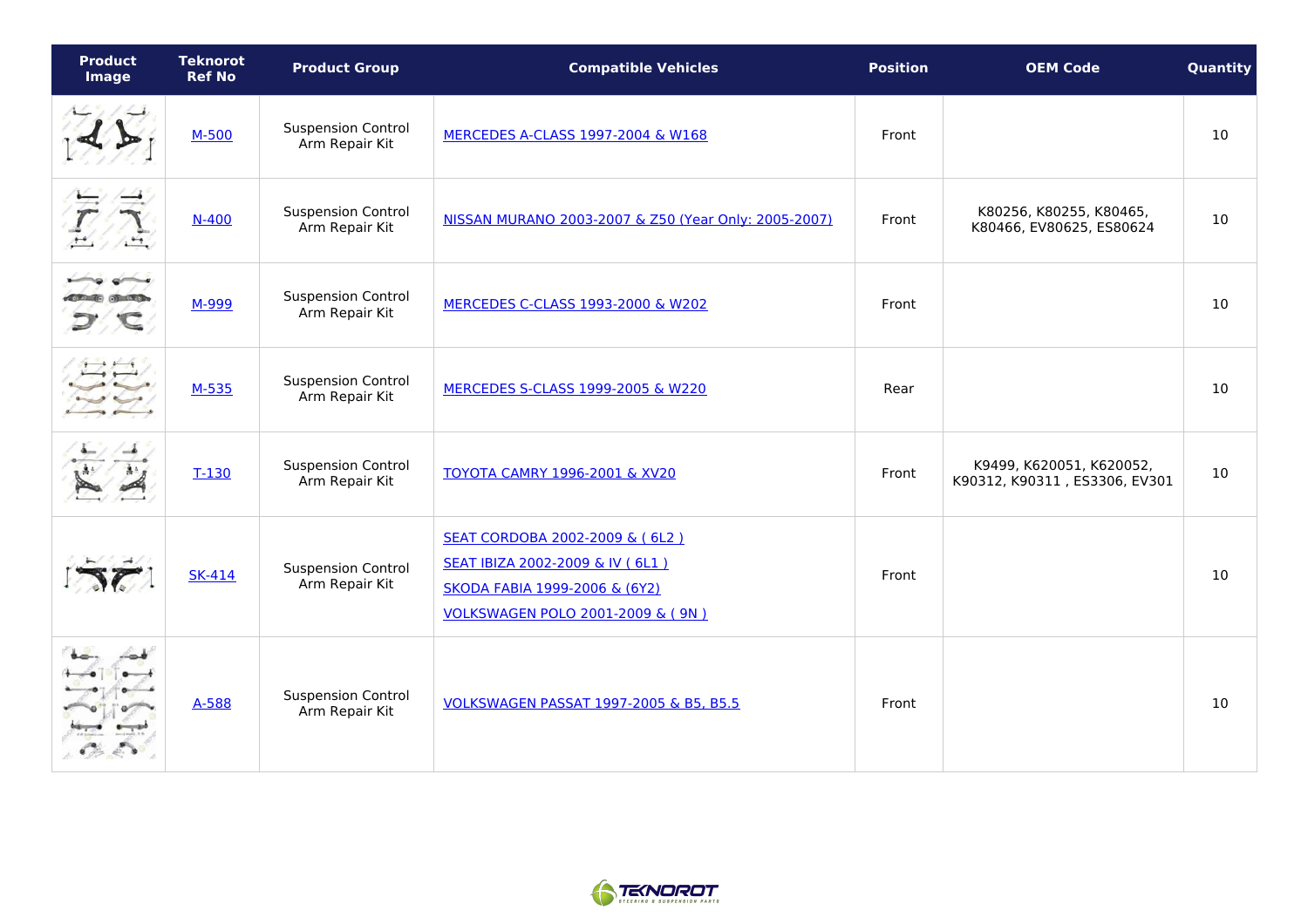| <b>Product</b><br>Image | <b>Teknorot</b><br><b>Ref No</b> | <b>Product Group</b>                        | <b>Compatible Vehicles</b>                                                                               | <b>Position</b> | <b>OEM Code</b> | Quantity |
|-------------------------|----------------------------------|---------------------------------------------|----------------------------------------------------------------------------------------------------------|-----------------|-----------------|----------|
|                         | $A - 600$                        | <b>Suspension Control</b><br>Arm Repair Kit | AUDI A5 2007-2015 & 8T3<br>AUDI A4 2007-2015 & 8K2, 8K5                                                  | Front           |                 | 10       |
| H/H                     | AF-166                           | <b>Suspension Control</b><br>Arm Repair Kit | ALFA ROMEO 159 2005-2011 & 939                                                                           | Front           |                 | 10       |
|                         | AF-314                           | <b>Suspension Control</b><br>Arm Repair Kit | ALFA ROMEO 147 2000-2010 & 937<br>ALFA ROMEO 156 1997-2006 & 932<br>ALFA ROMEO GT 2003-2010 & 937        | Front           |                 | 10       |
|                         | A-810                            | <b>Suspension Control</b><br>Arm Repair Kit | AUDI A8 2002-2010 & 4E<br><b>VOLKSWAGEN PHAETON 2002-2016</b>                                            | Front           |                 | 10       |
|                         | $A-153$                          | <b>Suspension Control</b><br>Arm Repair Kit | AUDI A4 1994-2001 & 8D2, 8E5, B5<br>AUDI A6 1997-2005 & 4B, C5<br>VOLKSWAGEN PASSAT 1997-2005 & B5, B5.5 | Front           |                 | 10       |
|                         | $A-533$                          | <b>Suspension Control</b><br>Arm Repair Kit | AUDI A6 1997-2005 & 4B, C5<br>AUDI A8 1994-2002 & 4D2, 4D8 (Year Only: 2001-2002)                        | Front           |                 | 10       |

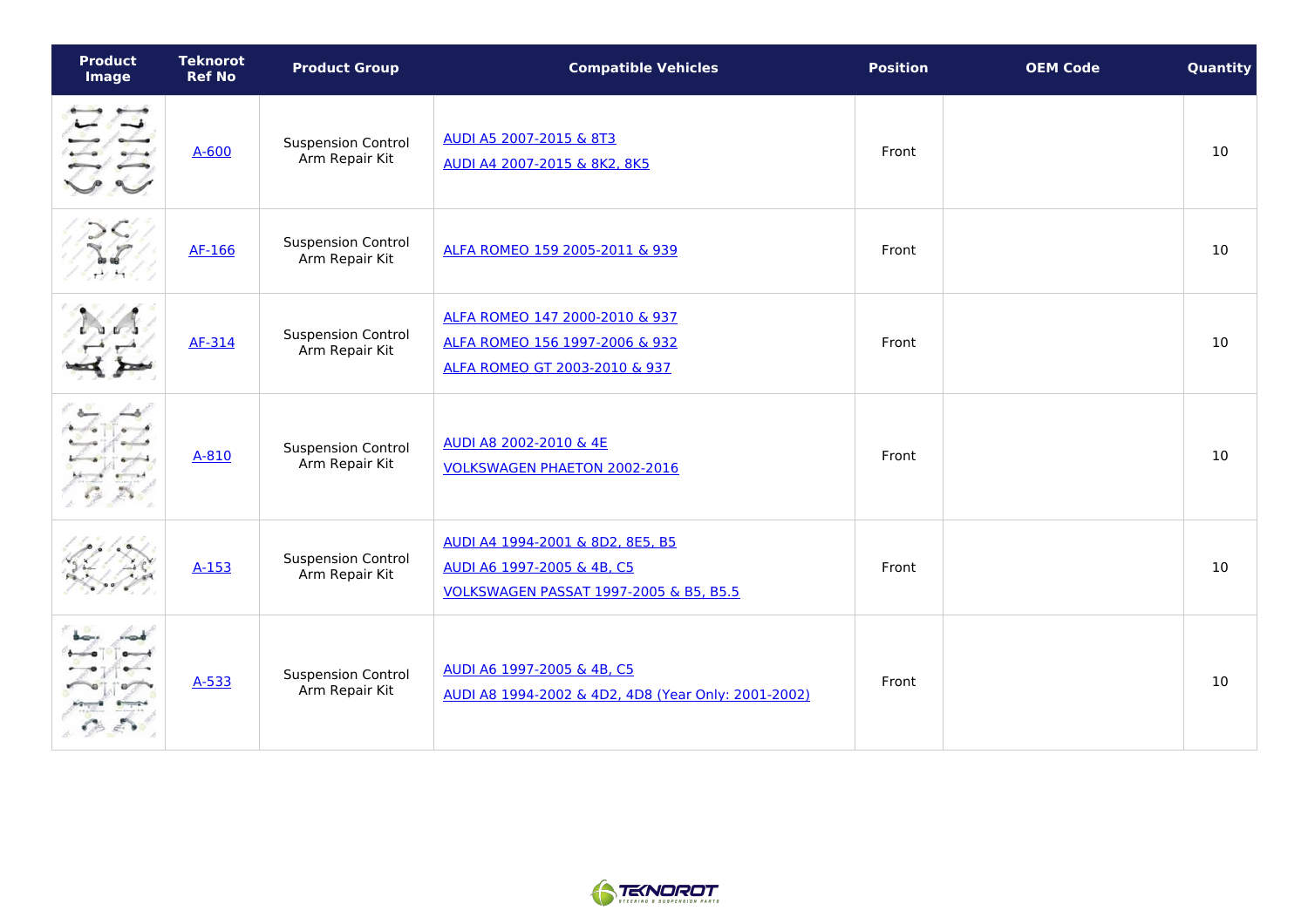| <b>Product</b><br><b>Image</b> | <b>Teknorot</b><br><b>Ref No</b> | <b>Product Group</b>                        | <b>Compatible Vehicles</b>                                                                                                                                                                                                              | <b>Position</b> | <b>OEM Code</b>        | Quantity |
|--------------------------------|----------------------------------|---------------------------------------------|-----------------------------------------------------------------------------------------------------------------------------------------------------------------------------------------------------------------------------------------|-----------------|------------------------|----------|
|                                | $A-552$                          | <b>Suspension Control</b><br>Arm Repair Kit | AUDI A3 2003-2012 & 8P1<br>AUDI TT 1999-2006 & 8N3, ROADSTER, 8N9<br><b>SEAT TOLEDO 2006-2009 &amp; III (5P2)</b><br>SKODA OCTAVIA 2004-2012 & (1Z3) (1Z5)<br>SKODA SUPERB 2008-2014 & (3T4)<br>VOLKSWAGEN GOLF 2003-2009 & MK5/A5      | Rear            |                        | 10       |
|                                | $A - 555$                        | <b>Suspension Control</b><br>Arm Repair Kit | AUDI A4 1994-2001 & 8D2, 8E5, B5 (Year Only: 1994-2000)<br>AUDI A6 1997-2005 & 4B, C5 (Year Only: 1997-2000)<br>VOLKSWAGEN PASSAT 1997-2005 & B5, B5.5 (Year Only:<br>1997-2000)<br>AUDI A8 1994-2002 & 4D2, 4D8 (Year Only: 1994-2000) | Front           | 8D0498998, 8d0498998S1 | 10       |
|                                | $A-566$                          | <b>Suspension Control</b><br>Arm Repair Kit | AUDI A6 1997-2005 & 4B, C5 (Year Only: 2001-2005)                                                                                                                                                                                       | Front           | 8B0498998S1            | 10       |
|                                | $A-151$                          | <b>Suspension Control</b><br>Arm Repair Kit | AUDI A3 1996-2003 & 8L1<br>SKODA OCTAVIA 1996-2004 & (1U2) (1U5)<br>VOLKSWAGEN BEETLE 1998-2010 & 9C1, 1C1<br>VOLKSWAGEN GOLF 1998-2003 & MK4/A4<br>VOLKSWAGEN JETTA 1998-2003 & MK4/A4                                                 | Front           |                        | 10       |

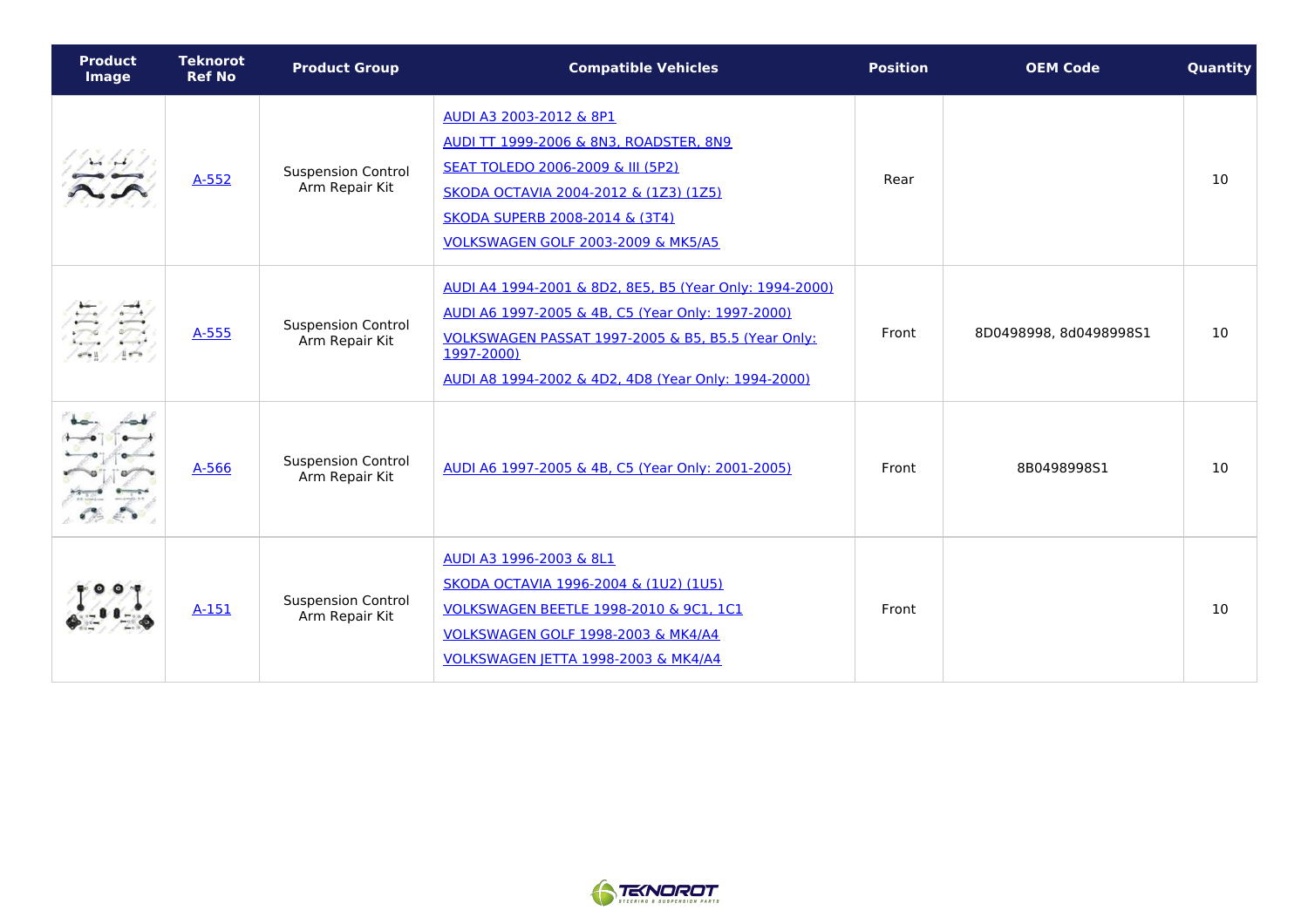| <b>Product</b><br><b>Image</b>                                                                                                                                                                                                                                                                                                                                                                                                                  | <b>Teknorot</b><br><b>Ref No</b> | <b>Product Group</b>                        | <b>Compatible Vehicles</b>                                                                                                                                                                                                                                                                                                                                                                                                                                                                        | <b>Position</b> | <b>OEM Code</b> | Quantity |
|-------------------------------------------------------------------------------------------------------------------------------------------------------------------------------------------------------------------------------------------------------------------------------------------------------------------------------------------------------------------------------------------------------------------------------------------------|----------------------------------|---------------------------------------------|---------------------------------------------------------------------------------------------------------------------------------------------------------------------------------------------------------------------------------------------------------------------------------------------------------------------------------------------------------------------------------------------------------------------------------------------------------------------------------------------------|-----------------|-----------------|----------|
|                                                                                                                                                                                                                                                                                                                                                                                                                                                 | $A-152$                          | <b>Suspension Control</b><br>Arm Repair Kit | AUDI A3 2003-2012 & 8P1<br><b>SEAT ALTEA 2004-2015 &amp; V</b><br>SEAT LEON 2006-2012 & 1P1<br>SEAT TOLEDO 2006-2009 & III (5P2)<br>SKODA OCTAVIA 2004-2012 & (1Z3) (1Z5)<br>SKODA YETI 2009-2017 & (5L)<br>VOLKSWAGEN CADDY 2004-2015 & Typ 2K<br>VOLKSWAGEN GOLF 2003-2009 & MK5/A5<br>VOLKSWAGEN GOLF 2009-2012 & MK6/A6<br><b>VOLKSWAGEN GTI 2006-2009 &amp; MK5/A5</b><br>VOLKSWAGEN Rabbit 2003-2009 & MK5/A5<br>VOLKSWAGEN TOURAN 2003-2010 & (1T1,1T2)<br><b>VOLKSWAGEN EOS 2006-2016</b> | Front           |                 | 10       |
|                                                                                                                                                                                                                                                                                                                                                                                                                                                 | <b>B-150</b>                     | <b>Suspension Control</b><br>Arm Repair Kit | BMW 1-SERIES 2004-2012 & E81, E82, E87, E88<br>BMW X1 2009-2016 & E84                                                                                                                                                                                                                                                                                                                                                                                                                             | Rear            |                 | 10       |
|                                                                                                                                                                                                                                                                                                                                                                                                                                                 | $A - 666$                        | <b>Suspension Control</b><br>Arm Repair Kit | AUDI A6 2005-2011 & 4F2, C6                                                                                                                                                                                                                                                                                                                                                                                                                                                                       | Front           | 4F0498998       | 10       |
| $-1$<br>$-$<br>$-$<br><u>  E 2  </u>                                                                                                                                                                                                                                                                                                                                                                                                            | $A-577$                          | <b>Suspension Control</b><br>Arm Repair Kit | AUDI A4 2001-2004 & 8E2, 8E5, B6<br>VOLKSWAGEN PASSAT 1997-2005 & B5, B5.5 (Year Only:<br>2001-2005)                                                                                                                                                                                                                                                                                                                                                                                              | Front           | 8E0498998       | 10       |
| $\overline{\phantom{a}}$<br>مرتوزون<br>$\frac{1}{2} \frac{1}{2} \frac{1}{2} \frac{1}{2} \frac{1}{2} \frac{1}{2} \frac{1}{2} \frac{1}{2} \frac{1}{2} \frac{1}{2} \frac{1}{2} \frac{1}{2} \frac{1}{2} \frac{1}{2} \frac{1}{2} \frac{1}{2} \frac{1}{2} \frac{1}{2} \frac{1}{2} \frac{1}{2} \frac{1}{2} \frac{1}{2} \frac{1}{2} \frac{1}{2} \frac{1}{2} \frac{1}{2} \frac{1}{2} \frac{1}{2} \frac{1}{2} \frac{1}{2} \frac{1}{2} \frac{$<br>$\infty$ | A-577T                           | <b>Suspension Control</b><br>Arm Repair Kit | AUDI A4 2001-2004 & 8E2, 8E5, B6<br>VOLKSWAGEN PASSAT 1997-2005 & B5, B5.5 (Year Only:<br>2001-2005)                                                                                                                                                                                                                                                                                                                                                                                              | Front           | 4B3498998       | 10       |

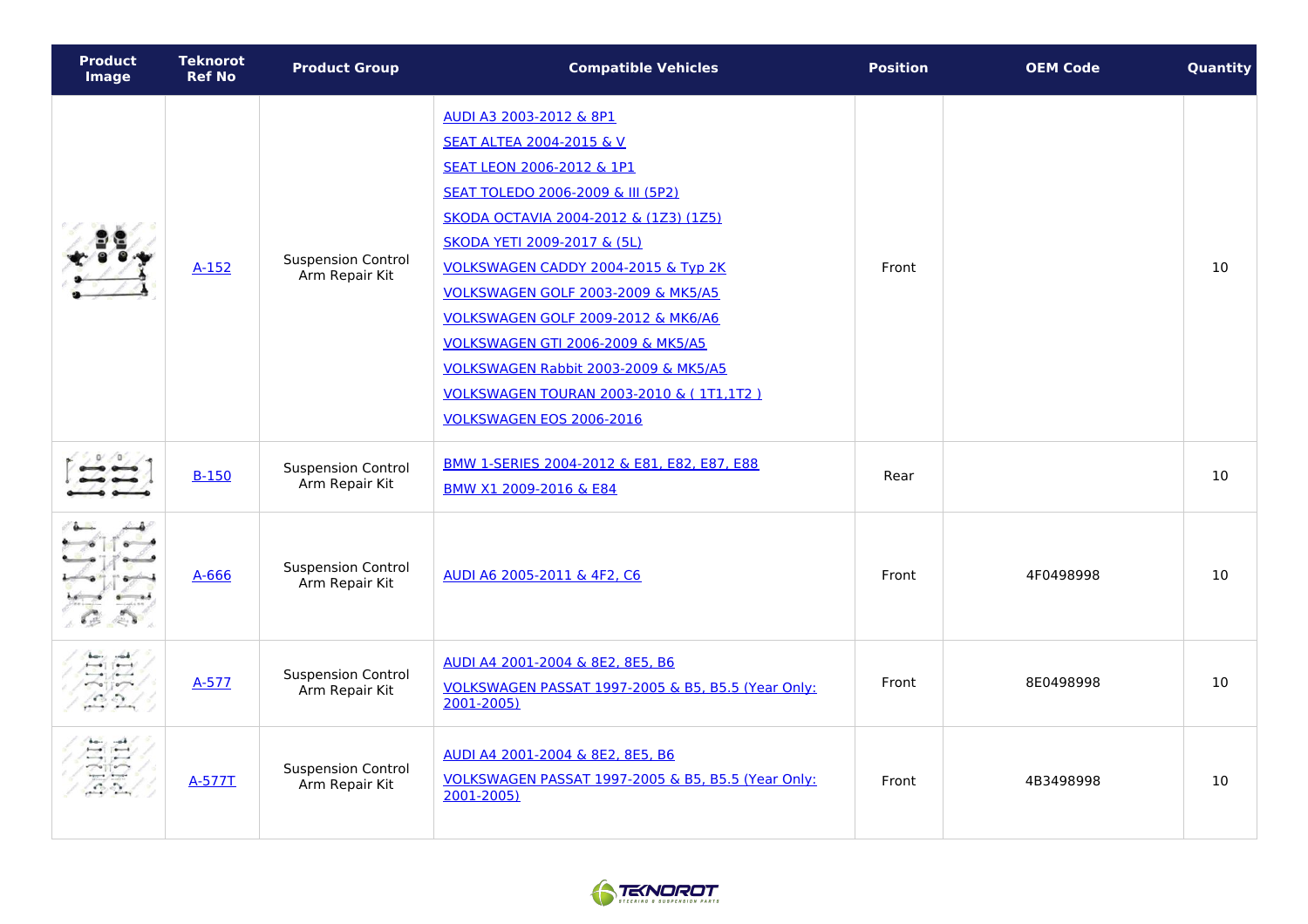| <b>Product</b><br>Image | <b>Teknorot</b><br><b>Ref No</b> | <b>Product Group</b>                        | <b>Compatible Vehicles</b>                                                                                        | <b>Position</b> | <b>OEM Code</b>                               | Quantity |
|-------------------------|----------------------------------|---------------------------------------------|-------------------------------------------------------------------------------------------------------------------|-----------------|-----------------------------------------------|----------|
|                         | $B-821$                          | <b>Suspension Control</b><br>Arm Repair Kit | BMW X5 2000-2007 & E53                                                                                            | Rear            |                                               | 10       |
| $\Xi$                   | $B - 845$                        | <b>Suspension Control</b><br>Arm Repair Kit | BMW X3 2004-2010 & E83                                                                                            | Front           |                                               | 10       |
|                         | <b>CH-222</b>                    | <b>Suspension Control</b><br>Arm Repair Kit | CHEVROLET EQUINOX 2005-2009                                                                                       | Front           | K621136, K621129, K80460,<br>K80461, ES800030 | 10       |
| فيسوء المهيدة           | $B-170$                          | <b>Suspension Control</b><br>Arm Repair Kit | BMW 1-SERIES 2004-2012 & E81, E82, E87, E88<br>BMW 3-SERIES 2005-2011 & E90/E91/E92/E93<br>BMW X1 2009-2016 & E84 | Front           |                                               | 10       |
| $\rightarrow$           | <b>B-180</b>                     | <b>Suspension Control</b><br>Arm Repair Kit | BMW 1-SERIES 2004-2012 & E81, E82, E87, E88<br>BMW 3-SERIES 2005-2011 & E90/E91/E92/E93                           | Front           |                                               | 10       |
|                         | B-680                            | <b>Suspension Control</b><br>Arm Repair Kit | BMW 5-SERIES 2003-2010 & E60,E61                                                                                  | Front           |                                               | 10       |
|                         | $B-681$                          | <b>Suspension Control</b><br>Arm Repair Kit | BMW 5-SERIES 2003-2010 & E60,E61<br>BMW 6-SERIES 2004-2010 & E63,E64                                              | Rear            |                                               | 10       |
|                         | $B-690$                          | <b>Suspension Control</b><br>Arm Repair Kit | BMW 5-SERIES 2003-2010 & E60,E61                                                                                  | Front           |                                               | 10       |
| $\rightarrow$           | $B-416$                          | <b>Suspension Control</b><br>Arm Repair Kit | BMW 5-SERIES 1995-2003 & E39                                                                                      | Rear            |                                               | 10       |
|                         | <b>B-800</b>                     | <b>Suspension Control</b><br>Arm Repair Kit | BMW X5 2000-2007 & E53                                                                                            | Front           | 31126769717, 31126769717S1                    | 10       |

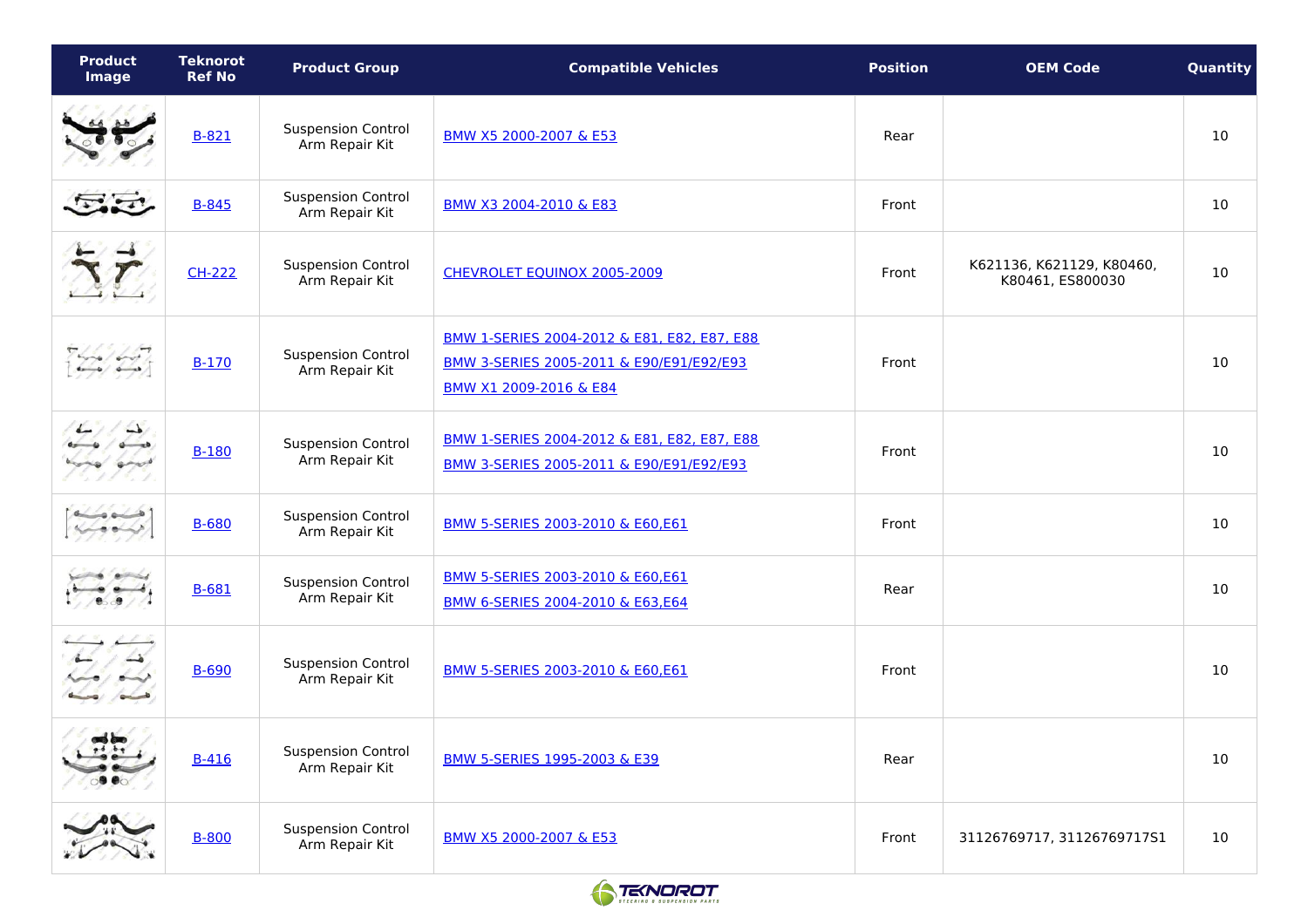| <b>Product</b><br><b>Image</b>           | <b>Teknorot</b><br><b>Ref No</b> | <b>Product Group</b>                        | <b>Compatible Vehicles</b>                                                                                                                       | <b>Position</b> | <b>OEM Code</b> | Quantity |
|------------------------------------------|----------------------------------|---------------------------------------------|--------------------------------------------------------------------------------------------------------------------------------------------------|-----------------|-----------------|----------|
| $-46 - 6$<br>$\rightarrow$<br>6.46, 7.40 | $B-415$                          | <b>Suspension Control</b><br>Arm Repair Kit | BMW 5-SERIES 1995-2003 & E39                                                                                                                     | Front           |                 | 10       |
|                                          | $F-470$                          | <b>Suspension Control</b><br>Arm Repair Kit | FIAT PUNTO 1999-2009 & 188                                                                                                                       | Front           |                 | $10$     |
|                                          | $F-500$                          | <b>Suspension Control</b><br>Arm Repair Kit | FIAT 131 1974-2001                                                                                                                               | Front           |                 | $10$     |
|                                          | <b>F-500A</b>                    | <b>Suspension Control</b><br>Arm Repair Kit | FIAT 131 1974-2001                                                                                                                               | Front           |                 | 10       |
|                                          | FO-420                           | <b>Suspension Control</b><br>Arm Repair Kit | FORD C-MAX 2004-2010 & I<br>FORD FOCUS 2004-2011 & Il europe made<br>VOLVO C30 2006-2012<br>VOLVO S40 2004-2012 & II (MS)<br>VOLVO V50 2004-2012 | Front           |                 | 10       |
|                                          | FO-555                           | <b>Suspension Control</b><br>Arm Repair Kit | FORD FOCUS 1998-2004 & I europe made                                                                                                             | Rear            |                 | 10       |
| VIIII WWW.                               | <b>FO-444</b>                    | <b>Suspension Control</b><br>Arm Repair Kit | FORD FOCUS 1998-2004 & I europe made                                                                                                             | Rear            |                 | 10       |
|                                          | FO-450                           | <b>Suspension Control</b><br>Arm Repair Kit | FORD FOCUS 1998-2004 & I europe made                                                                                                             | Front           |                 | 10       |

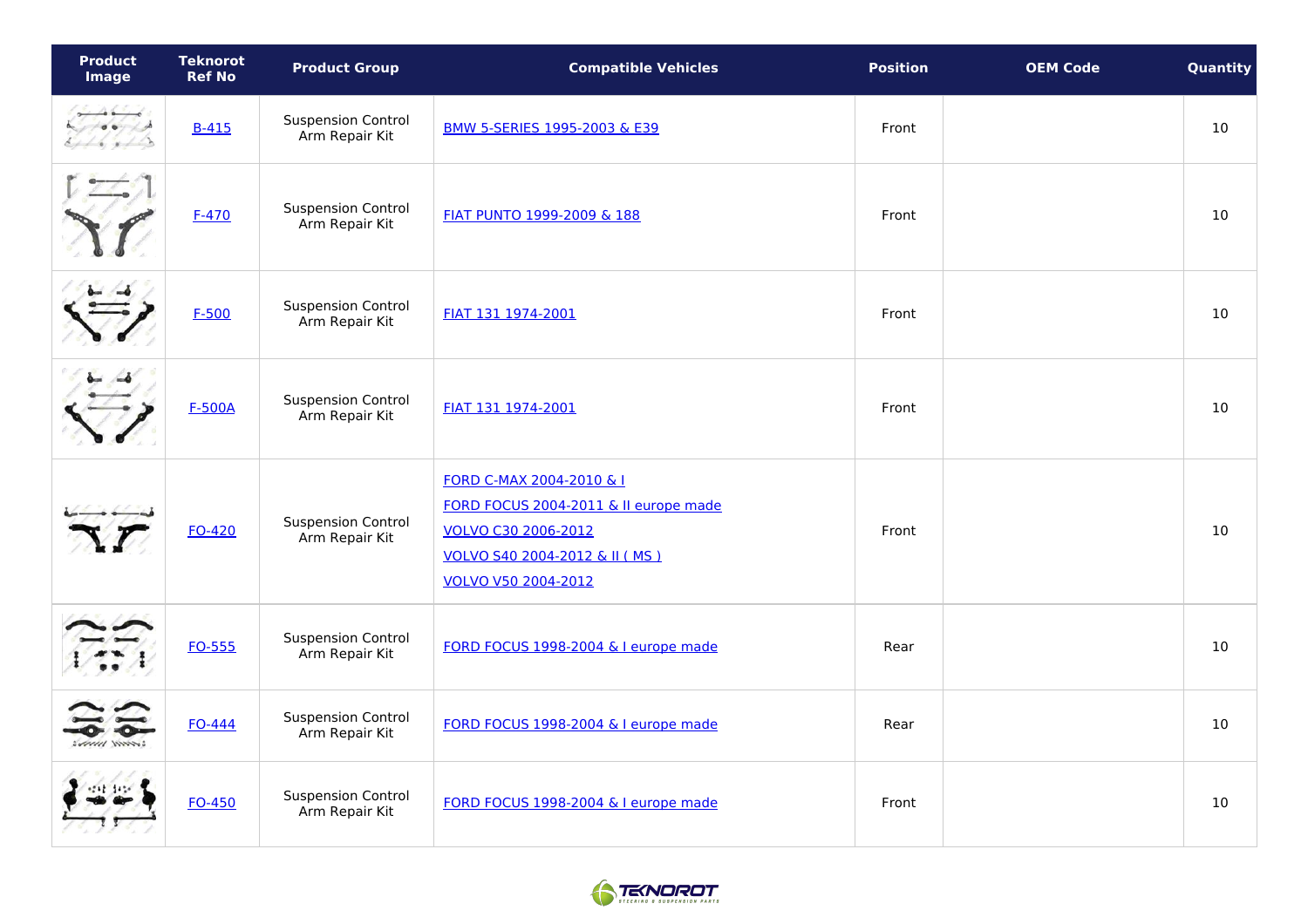| <b>Product</b><br><b>Image</b> | <b>Teknorot</b><br><b>Ref No</b> | <b>Product Group</b>                        | <b>Compatible Vehicles</b>                                      | <b>Position</b> | <b>OEM Code</b>                                                 | Quantity |
|--------------------------------|----------------------------------|---------------------------------------------|-----------------------------------------------------------------|-----------------|-----------------------------------------------------------------|----------|
|                                | FO-666                           | <b>Suspension Control</b><br>Arm Repair Kit | FORD FOCUS 2004-2011 & Il europe made                           | Rear            |                                                                 | 10       |
|                                | $H-444$                          | <b>Suspension Control</b><br>Arm Repair Kit | HONDA CR-V 2002-2006 & II                                       | Front           | K80223, K640399, K640400,<br>K90455, K90454, ES3581,<br>EV80383 | 10       |
|                                | HY-370                           | <b>Suspension Control</b><br>Arm Repair Kit | HYUNDAI 130 2011-2017 & GD<br><b>HYUNDAI 130 2017- &amp; PD</b> | Front           | K750032, K750102, ES800230,<br>ES800229, EV800228               | 10       |
|                                | $M-100$                          | <b>Suspension Control</b><br>Arm Repair Kit | MERCEDES C-CLASS 1993-2000 & W202                               | Front           |                                                                 | 10       |
|                                | $M-105$                          | <b>Suspension Control</b><br>Arm Repair Kit | MERCEDES E-CLASS 1995-2003 & W210                               | Front           |                                                                 | 10       |
|                                | A-888                            | <b>Suspension Control</b><br>Arm Repair Kit | AUDI A5 2007-2015 & 8T3<br>AUDI A4 2007-2015 & 8K2, 8K5         | Front           |                                                                 | 10       |
|                                | $B-111$                          | <b>Suspension Control</b><br>Arm Repair Kit | BMW X3 2004-2010 & E83                                          | Front           |                                                                 | 10       |
|                                | $B-500$                          | <b>Suspension Control</b><br>Arm Repair Kit | BMW X5 2000-2007 & E53                                          | Front           |                                                                 | 10       |

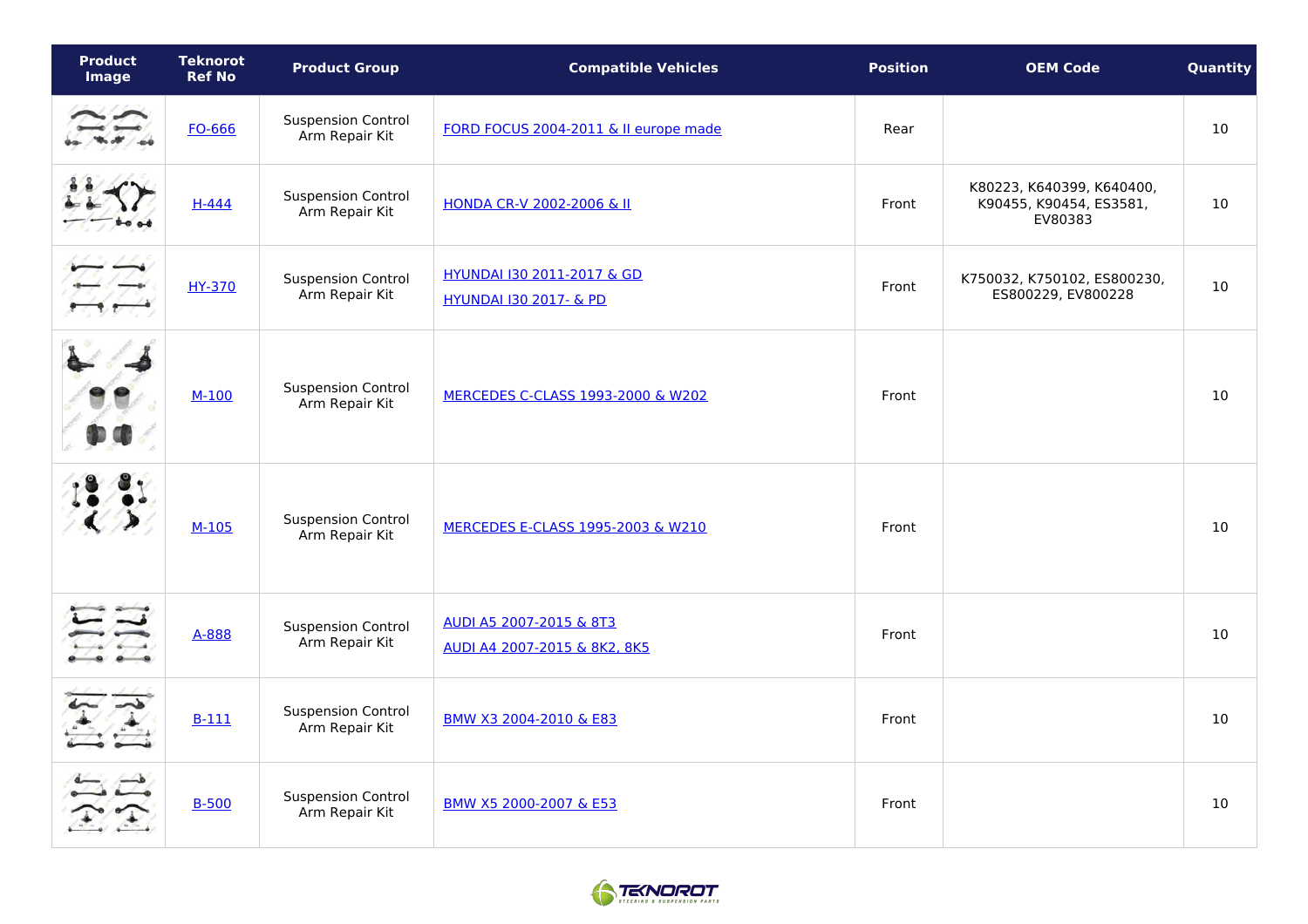| <b>Product</b><br>Image | <b>Teknorot</b><br><b>Ref No</b> | <b>Product Group</b>                        | <b>Compatible Vehicles</b>                                                                                                                 | <b>Position</b>   | <b>OEM Code</b> | Quantity |
|-------------------------|----------------------------------|---------------------------------------------|--------------------------------------------------------------------------------------------------------------------------------------------|-------------------|-----------------|----------|
|                         | $N-100$                          | <b>Suspension Control</b><br>Arm Repair Kit | NISSAN JUKE 2010-                                                                                                                          | Front             |                 | 10       |
|                         | $V-600$                          | <b>Suspension Control</b><br>Arm Repair Kit | VOLKSWAGEN EUROVAN 1990-2003 & T4<br>VOLKSWAGEN TRANSPORTER 1990-2003 & T4 (Year Only:<br>1996-2003)                                       | Front             |                 | 10       |
|                         | $V-500$                          | <b>Suspension Control</b><br>Arm Repair Kit | AUDI A3 1996-2003 & 8L1<br>SEAT TOLEDO 1999-2006 & II (1M2)<br>SKODA OCTAVIA 1996-2004 & (1U2) (1U5)<br>VOLKSWAGEN GOLF 1998-2003 & MK4/A4 | Front and<br>Rear |                 | 10       |
|                         | $V-565$                          | <b>Suspension Control</b><br>Arm Repair Kit | VOLKSWAGEN PASSAT 1988-1997 & B3, B4                                                                                                       | Front             |                 | 10       |
|                         | $V - 700$                        | <b>Suspension Control</b><br>Arm Repair Kit | VOLKSWAGEN BEETLE 1998-2010 & 9C1, 1C1<br>VOLKSWAGEN JETTA 1998-2003 & MK4/A4<br>VOLKSWAGEN GOLF 1998-2003 & MK4/A4                        | Front             |                 | 10       |
|                         | $V - 740$                        | <b>Suspension Control</b><br>Arm Repair Kit | VOLKSWAGEN TRANSPORTER 2003-2011 & T5                                                                                                      | Front             |                 | 10       |